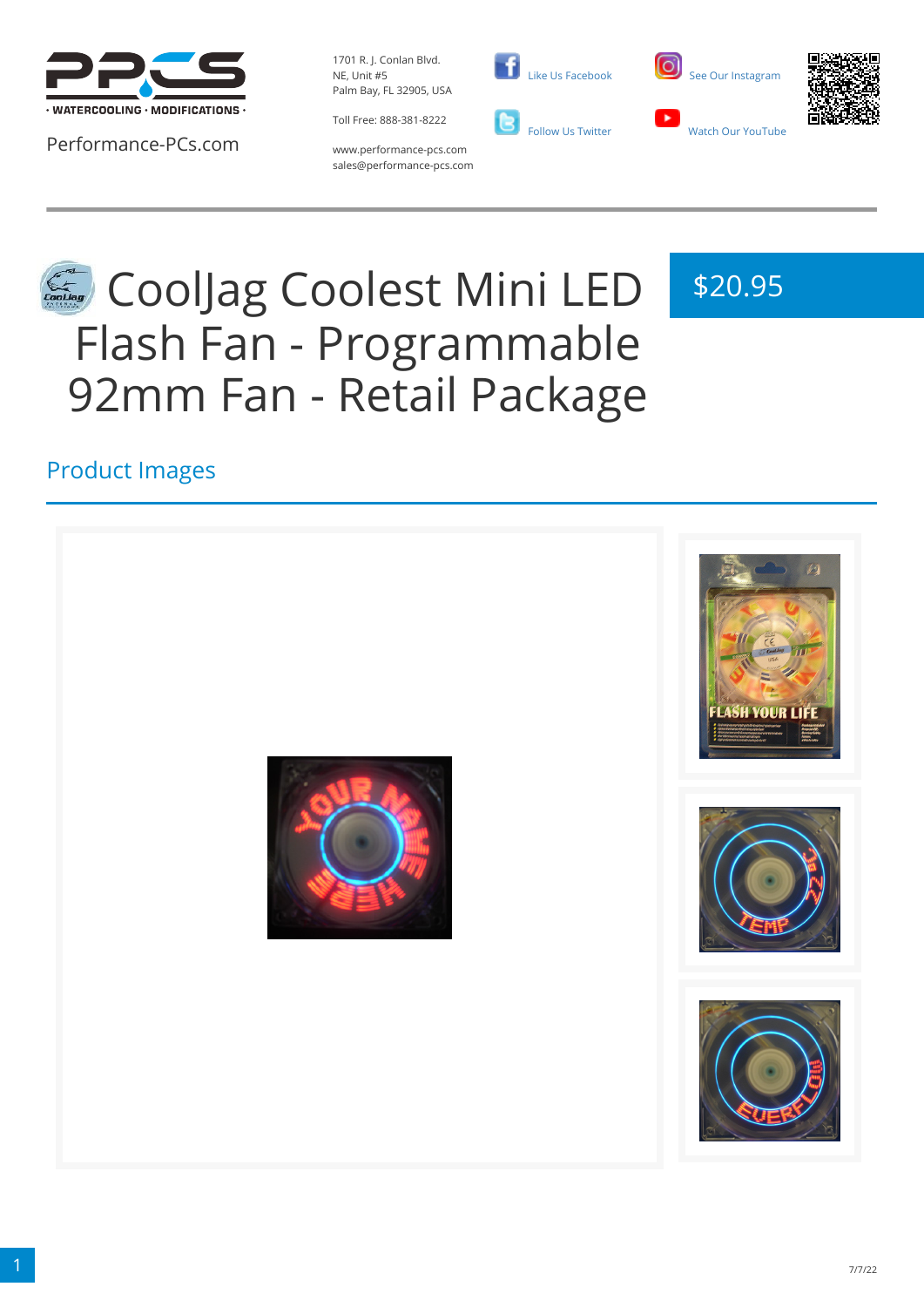

### Short Description

Customize your own words on these cool new fans from Cooljag! Microchip technology arranging fan speed and synchronizes the projection in order to keep your text readable independent of the current rotation speed. The cool effect of the LED Marquee Mini Flash is the perfect next mod for your case. Plus, a built-in temperature sensor reads the current temp of the air in your case and then projects it directly on the fan blades with incredible accuracy! Fanomes with extremely easy to use fan programming software; simply plug the USB text writer into your computer, and into the fan then install the software and program away! Cycles through up to 4 different LED messages, you can change how fast the text flashes, cycles, rotates and more! You can now add that unique one of a kind touch to your next build. This fan is of high quality and is low noise.

#### **Description**

Customize your own words on these cool new fans from Cooljag! Microchip technology arranging fan speed and synchronizes the projection in order to keep your text readable independent of the current rotation speed. The cool effect of the LED Marquee Mini Flash is the perfect next mod for your case. Plus, a built-in temperature sensor reads the current temp of the air in your case and then projects it directly on the fan blades with incredible accuracy! Fan omes with extremely easy to use fan programming software; simply plug the USB text writer into your computer, and into the fan then install the software and program away! Cycles through up to 4 different LED messages, you can change how fast the text flashes, cycles, rotates and more! You can now add that unique one of a kind touch to your next build. This fan is of high quality and is low noise.

#### Features

#### $\Omega$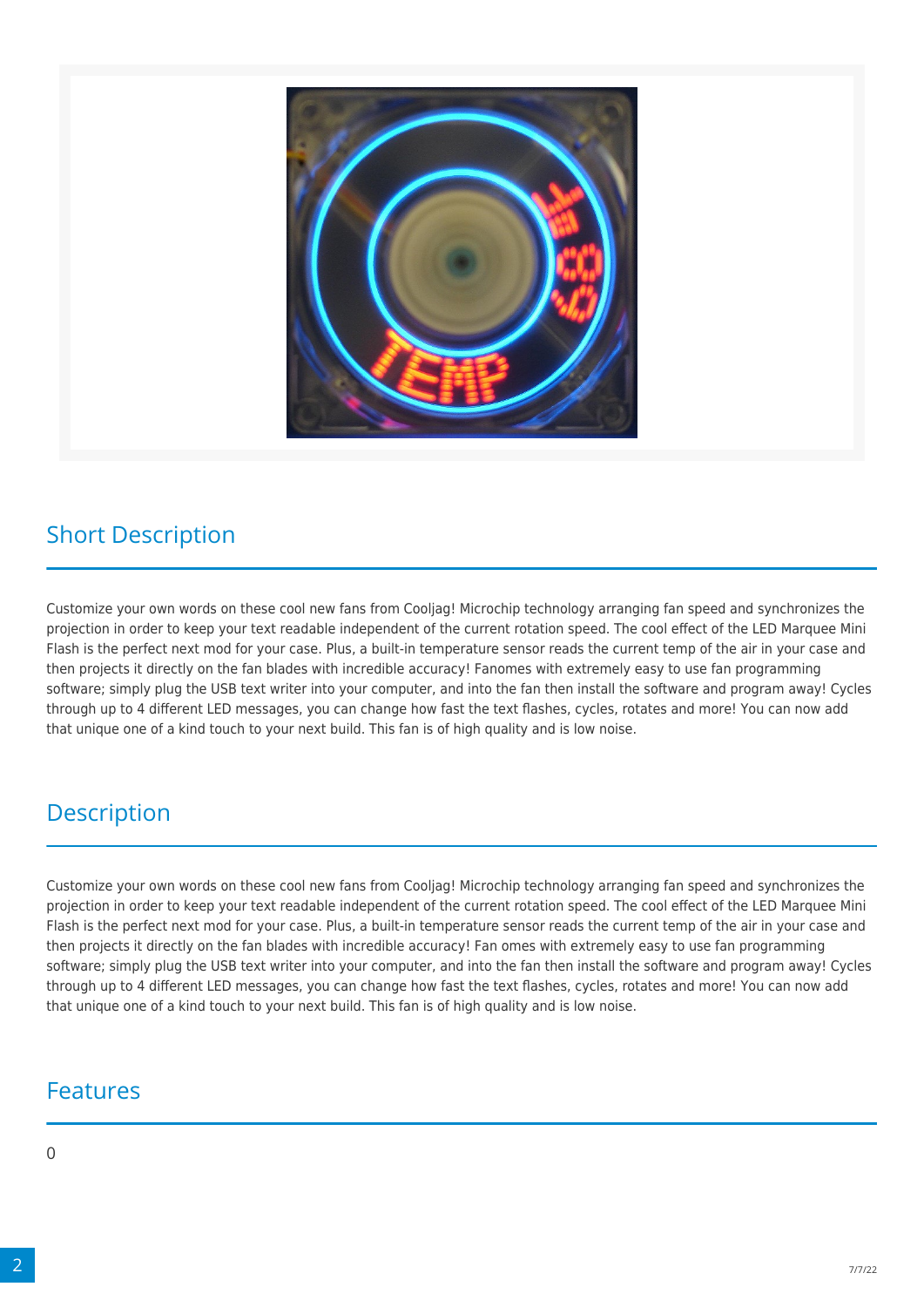## Specifications

| Manufacturer      | CoolJag                       |
|-------------------|-------------------------------|
| Model/ Part No.   | EF4-90                        |
| Size              | $92 \times 92 \times 25$ mm   |
| Airflow           | 27.5 CFM                      |
| <b>Noise</b>      | 22 dBA                        |
| <b>RPM</b>        | 1400                          |
| <b>Bearing</b>    | <b>EBR</b>                    |
| Power Consumption | 12V, 0.22A                    |
| Pressure          | 1.05mm H2O                    |
| Connector         | 3-pin, 4-pin                  |
| RPM sensing       | Yes                           |
| Weight            | 82g                           |
| Package           | Retail                        |
| Tail length       | 400 mm                        |
| Color             | Clear with blue and red LED's |